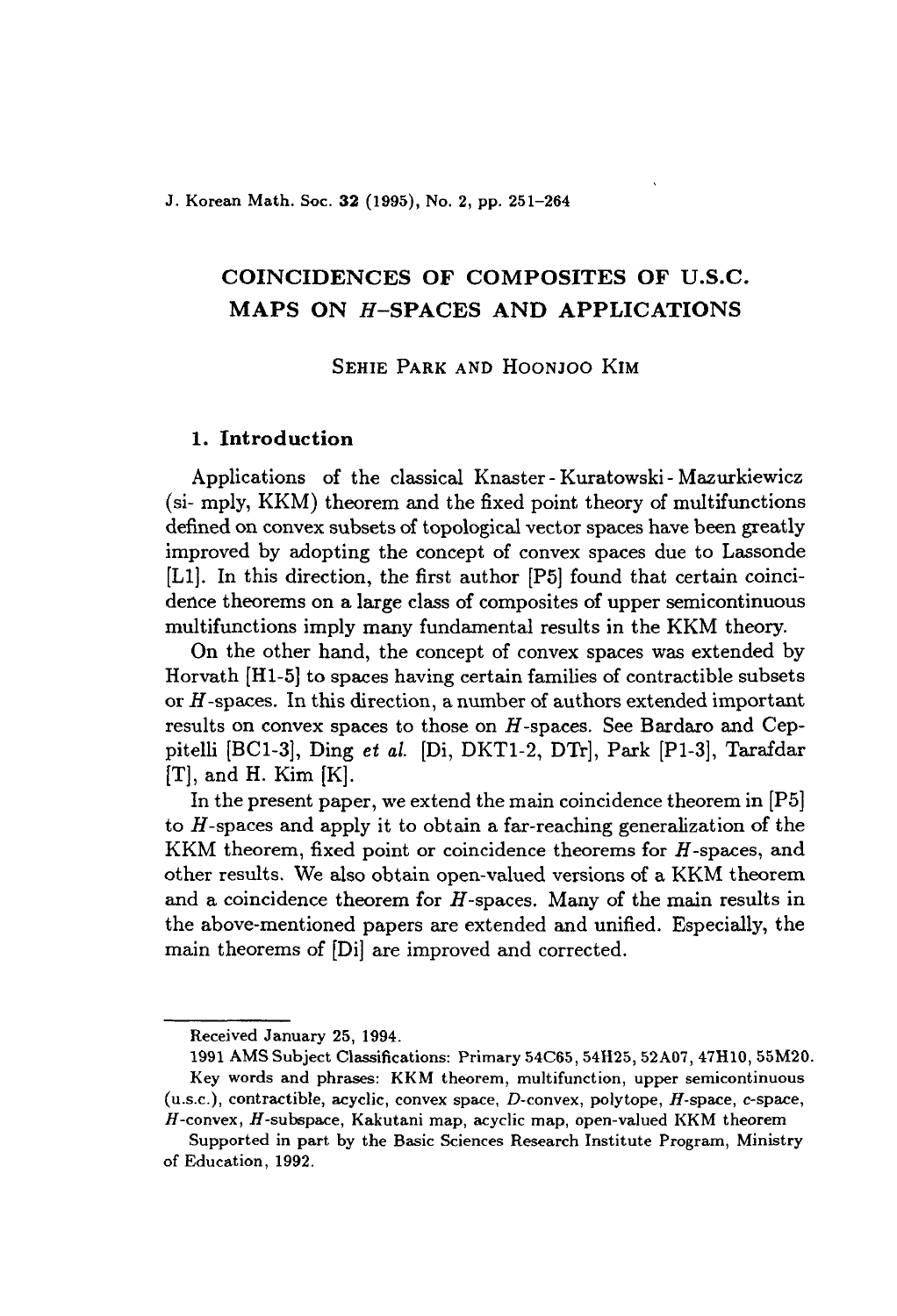# 2. Preliminaries

For the terminology and notations, we follow mainly [Pl-5J.

A *multifunction* (simply, *map*)  $F: X \rightarrow Y$  is a function from a set X into the power set of a set Y. Let  $F(A) = \bigcup \{Fx : x \in A\}$  for  $A \subset X$  and  $F^{-}y = \{x \in X : y \in Fx\}$  for  $y \in Y$ . As usual, the set  $Gr(F) = \{(x, y) : y \in Fx\}$  is called the *graph* of *F*.

For topological spaces X and Y, a map  $F : X \multimap Y$  is said to be *upper semicontinuous* (u.s.c.) if for each closed set  $B \subset Y$ ,  $F^{-}(B) =$  ${x \in X : Fx \cap B \neq \emptyset}$  is closed in *X*; and *compact* if  $F(X)$  is contained in a compact subset of *Y.*

A subset *C* of a topological space *X* is said to be *compactly closed* [resp. *open*] in X if for every compact set  $K \subset X$ , the set  $C \cap K$  is closed [resp. open] in *K.* A topological space *X* is said to be *contractible* if the identity map  $1_X$  of X is homotopic to a constant map; and *acyclic* if all of its reduced Cech homology groups over rationals vanish.

Int and  $\overline{\phantom{a}}$  denote the interior and closure, resp.

For a set  $D$ , let  $\langle D \rangle$  denote the set of all nonempty finite subsets of *D.*

Let *X* be a set (in a vector space) and *D* a nonempty subset of *X*. Then  $(X, D)$  is called a *convex space* [P5] if for each  $N \in \langle D \rangle$ , its convex hull co  $N$  is contained in  $X$  and  $X$  has a topology that induces the Euclidean topology on such convex hulls. Such convex hull will be called a *polytope.* A subset *A* of *X* is said to be *D-convex* if, for any  $N \in \{D\}$ ,  $N \subset A$  implies  $\text{co } N \subset A$ . If  $X = D$ , then  $X = (X, X)$ becomes a convex space in the sense of Lassonde [LIJ.

A triple  $(X, D; \Gamma)$  is called an *H-space* [P1,2] if X is a topological space, D a nonempty subset of X, and  $\Gamma = {\{\Gamma_A\}}$  a family of contractible subsets of X indexed by  $A \in \langle D \rangle$  such that  $\Gamma_A \subset \Gamma_B$  whenever  $A \subset B \in \langle D \rangle$ . (The triple is called a *c-space* in [H5] whenever  $X = D$ .) If  $X = D$ , we denote  $(X; \Gamma)$  instead of  $(X, X; \Gamma)$ . For an H-space  $(X; \Gamma)$  and any nonempty subset Y of X, we have an H-space  $(X,Y;\Gamma).$ 

Any convex space  $(X, D)$  is an H-space  $(X, D; \Gamma)$  by putting  $\Gamma_A =$ co A for  $A \in \langle D \rangle$ .

For an  $(X, D; \Gamma)$ , a subset C of X is said to be *H-convex* if for each  $A \in \langle D \rangle$ ,  $A \subset C$  implies  $\Gamma_A \subset C$ . A subset L of X is called an *H*-subspace of  $(X, D; \Gamma)$  if  $L \cap D \neq \emptyset$  and for every  $A \in (L \cap D)$ ,

252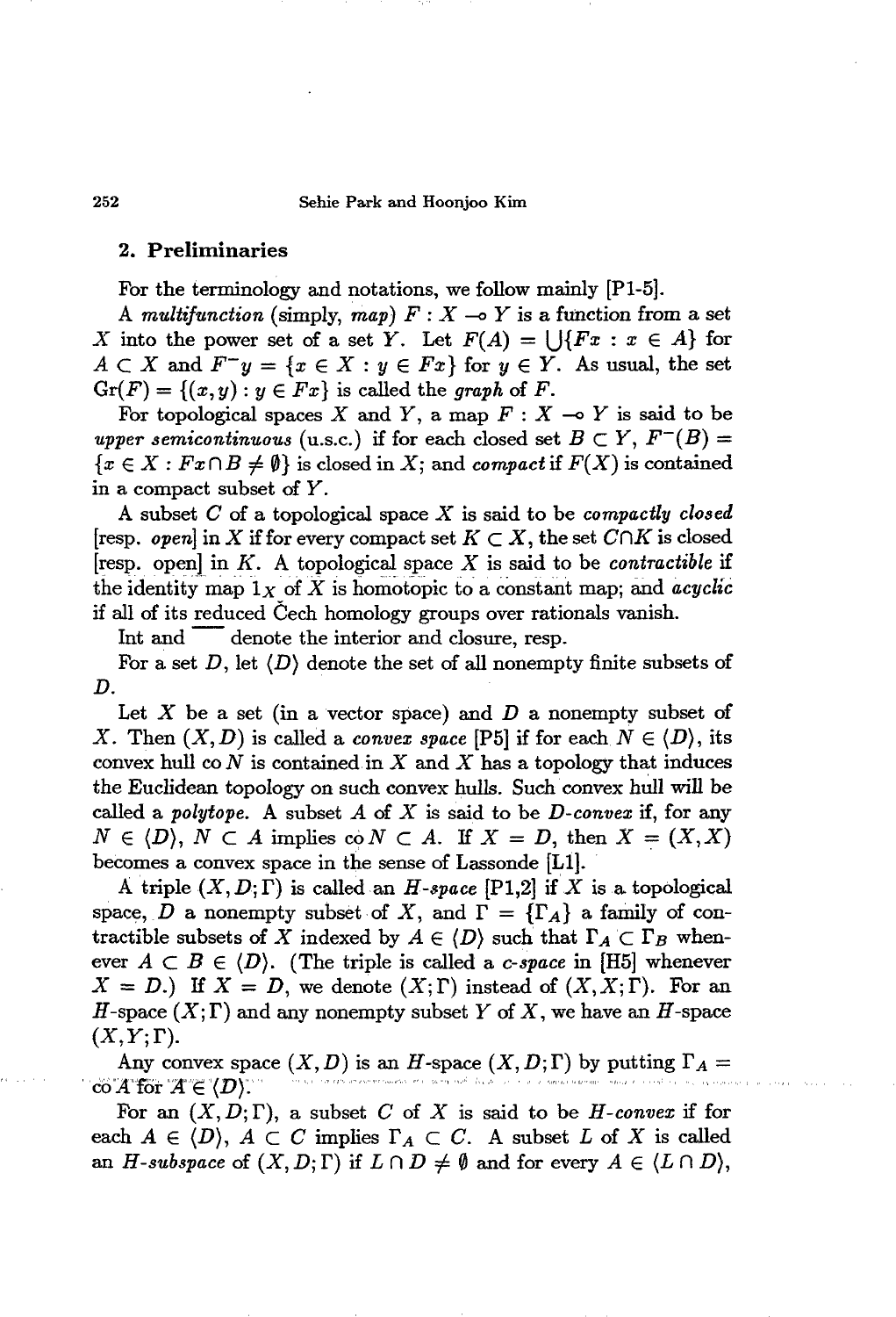$\Gamma_A \cap L$  is contractible. This is equivalent to saying that the triple  $(L, L \cap D; \{\Gamma_A \cap L\})$  is an *H*-space.

Given a class **X** of maps,  $X(X, Y)$  denotes the set of all maps  $F$ :  $X \rightarrow Y$  belonging to X, and  $X_c$  the set of all finite composites of maps in X.

For topological spaces  $X$  and  $Y$ , we define

 $f \in \mathbb{C}(X, Y) \Longleftrightarrow f$  is a (single-valued) continuous function.

 $T \in K(X, Y) \Longleftrightarrow T$  is a *Kakutani map*; that is, *Y* is a convex space and  $T$  is u.s.c. with nonempty compact convex values.

 $T \in V(X, Y) \iff T$  is an *acyclic map*; that is, *T* is u.s.c. with compact acyclic values.

A class  $\mathfrak A$  of maps is one satisfying:

(i)  $\mathfrak A$  contains the class  $\mathbb C$  of (single-valued) continuous functions;

(ii) each  $F \in \mathfrak{A}_c$  is u.s.c. and compact-valued; and

(iii) for any polytope P, each  $F \in \mathfrak{A}_{c}(P, P)$  has a fixed point.

Examples of  $\mathfrak A$  are  $\mathbb C, \mathbb K, V$ , the Aronszajn maps M (with  $R_\delta$  values)  $[Gr]$ , the O'Neill maps N (with values consisting of one or m acyclic components, where m is fixed) [Gr], the approachable maps in topological vector spaces  $[BD1,2]$ , the admissible maps of Górniewicz  $[Go]$ , the permissible maps of Dzedzej [Dz], and others.

Further, we define the following:

 $T \in \mathfrak{A}_{\alpha}^{\sigma}(X, Y) \iff$  for any  $\sigma$ -compact subset K of X, there is a  $\tilde{T} \in \mathfrak{A}_{c}(K, Y)$  such that  $\tilde{T}x \subset Tx$  for each  $x \in K$ .

 $T \in \mathfrak{A}_{\epsilon}^{\kappa}(X, Y) \iff$  for any compact subset K of X, there is a  $\tilde{T} \in \mathfrak{A}_{c}(K, Y)$  as above.

The class  $\mathbb{K}_c^+$  due to Lassonde [L3] and  $\mathbb{V}_c^+$  due to Park, Singh, and Watson [PSW] belong to  $\mathfrak{A}_{c}^{\sigma}$ . Note that  $\mathfrak{A} \subset \mathfrak{A}_{c} \subset \mathfrak{A}_{c}^{\sigma} \subset \mathfrak{A}_{c}^{\kappa}$ . For details, see Park  $[P5]$  or  $[PK]$ .

# 3. Coincidence theorems for  $H$ -spaces

In this section, we give a basic coincidence theorem. Let  $\Delta_n$  denote an *n*-simplex. We need the following:

**LEMMA.** Let  $(X, D; \Gamma)$  be an *H*-space where  $D = \{x_0, x_1, \ldots, x_n\} \in$ *(X).* Then there exists an  $f \in \mathbb{C}(\Delta_n, X)$  such that  $f(\Delta_J) \subset \Gamma_J$  for *each*  $J \in \langle D \rangle$ , where  $\Delta_J$  is the face of  $\Delta_n$  corresponding to J.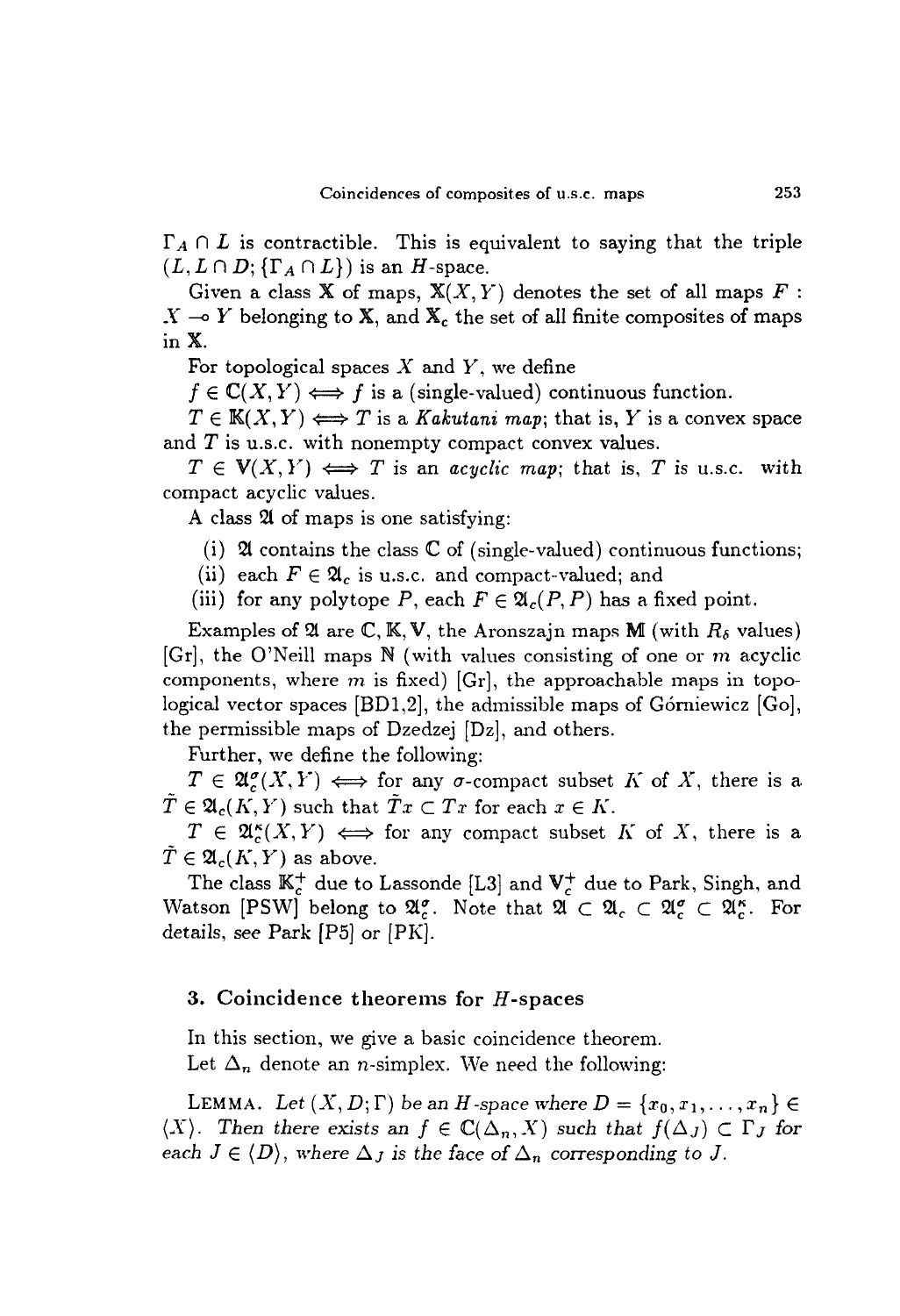Lemma is given implicitly by Horvath [H2, Théorème 1], [H3, Theorem 1] and explicitly by Ding and Tan [DT, Lemma I) and Horvath [H4, Theoreme 1], [H5, Theorem 1.1].

Our main result is the following general coincidence theorem related to the class  $\mathfrak{A}_{c}^{\kappa}$ :

THEOREM 1. Let  $(X, D; \Gamma)$  be an *H*-space, *Y* a *Hausdorff* space,  $F \in \mathfrak{A}_{c}^{\kappa}(X, Y)$ , and K a nonempty compact subset of Y. Let  $S: D \rightarrow$ *Y* and  $T: X \rightarrow Y$  *satisfy* the following:

- $(1.1)$  *for each*  $x \in D$ *, Sx is compactly open in Y;*
- $(1.2)$  *for each*  $y \in F(X)$ *,*  $M \in \langle S^-y \rangle$  *implies*  $\Gamma_M \subset T^-y$ *;*
- $(1.3)$   $F(X) \cap K \subset S(D)$ ; and
- (1.4) *either*

arrest control.

- (i)  $Y\backslash K\subset S(M)$  for some  $M\in \langle D\rangle$ ; or
- (ii) for each  $N \in \langle D \rangle$ , there exists a compact *H*-subspace  $L_N$  of X containing N such that  $F(L_N) \backslash K \subset S(L_N \cap D)$ .

*Then T* and *F* has a coincidence point  $\bar{x} \in X$ ; that is,  $T\bar{x} \cap F\bar{x} \neq \emptyset$ .

*Proof.* Since  $F(X) \cap K$  is compact and covered by compactly open sets *Sx* by (1.1) and (1.3), there exists an  $N \in \langle D \rangle$  such that  $\overline{F(X)} \cap$  $K\subset S(N).$ 

Case (i). Since  $Y\backslash K\subset S(M)$  for some  $M\in \langle D\rangle$  by (i), we have  $\overline{F(X)} \subset S(A)$  where  $A = M \cup N = \{x_0, x_1, \dots, x_n\} \in \langle D \rangle$ . Then, by Lemma, there exists an  $f \in \mathbb{C}(\Delta_n, X)$  such that  $f(\Delta_n) \subset \Gamma_A$  and  $f(\Delta_J) \subset \Gamma_J$  for each  $J \in \langle A \rangle$ , where  $\Delta_n = \text{co}\{e_0, e_1, \dots, e_n\}$  and  $\Delta_J$ is the face of  $\Delta_n$  corresponding to J. Since  $f(\Delta_n)$  is compact in X and  $F \in \mathfrak{A}_{c}^{\kappa}(X, Y)$ , there exists a  $\tilde{F} \in \mathfrak{A}_{c}(f(\Delta_{n}), Y)$  such that  $\tilde{F}x \subset Fx$ for each  $x \in f(\Delta_n)$ . Then  $\tilde{F}f(\Delta_n)$  is compact in  $\overline{F(X)}$ , since it is the image of the compact set  $f(\Delta_n)$  under the compact valued u.s.c. map  $\tilde{F}$ . Let  $\{\lambda_i\}_{i=0}^n$  be the partition of unity subordinated to the cover  $\{Sx_i \cap \tilde{F}f(\Delta_n)\}_{i=0}^n$  of  $\tilde{F}f(\Delta_n)$ .

Define a continuous map  $p : \tilde{F}f(\Delta_n) \to \Delta_n$  by

$$
py = \sum_{i=0}^{n} \lambda_i(y)e_i = \sum_{i \in N_y} \lambda_i(y)e_i
$$
 for  $y \in \tilde{F}f(\Delta_n),$ 

and the second complete the second second

where  $i \in N_y \iff \lambda_i(y) \neq 0 \implies y \in S_x$   $\iff x_i \in S^-y$ . By (1.2),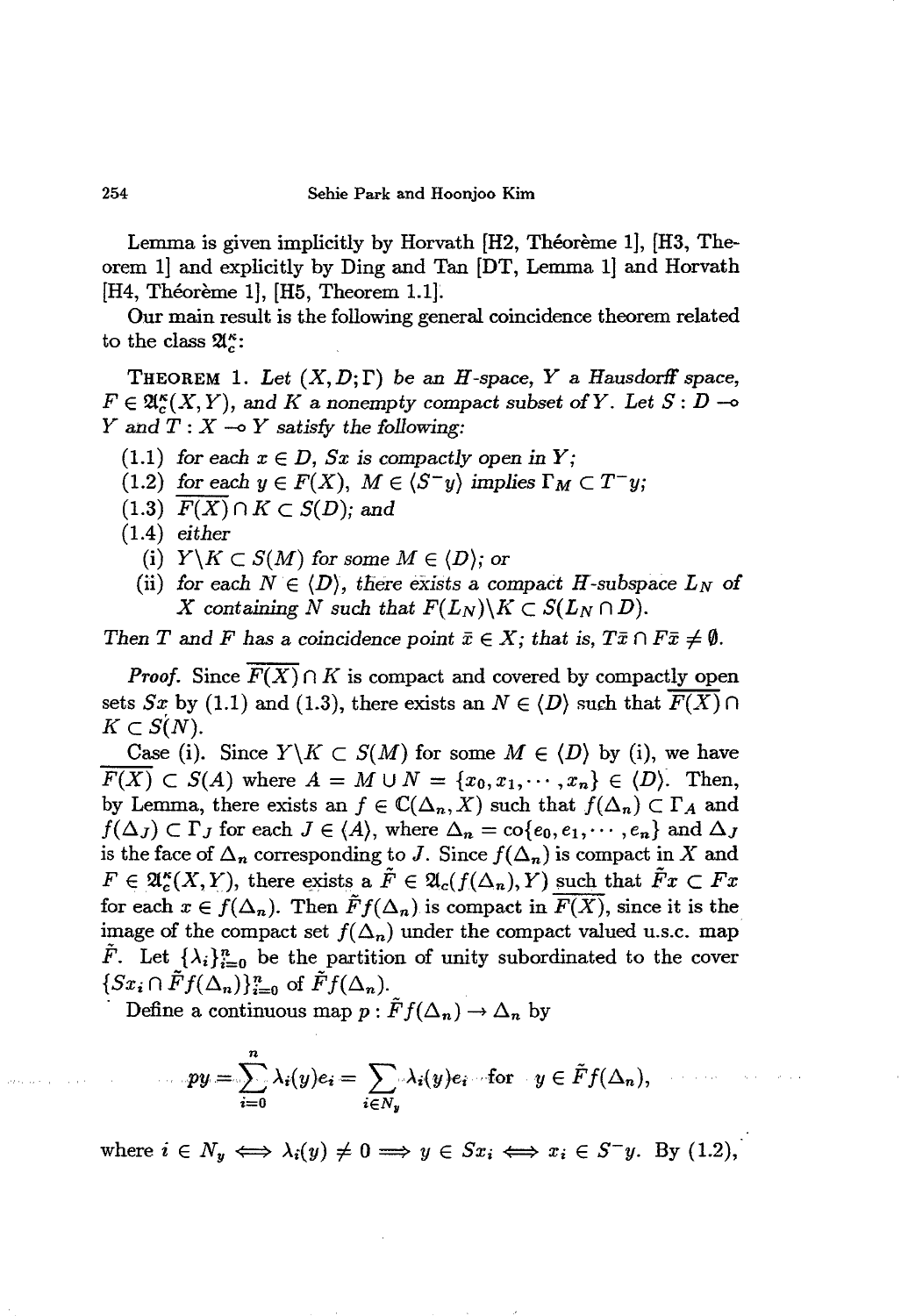we have  $fp(y) \in f(\Delta_{N_y}) \subset \Gamma_{N_y} \subset T^-y$  for each  $y \in \tilde{F}f(\Delta_n)$ ; that is,  $y \in (Tfp)y.$ 

Since  $p \tilde{F} f \in \mathfrak{A}_c(\Delta_n, \Delta_n)$ ,  $p \tilde{F} f$  has a fixed point  $z \in \Delta_n$ ; that is,  $z \in (p\tilde{F}f)z$ . Put  $\bar{x} = fz$ . Since  $p^-z \cap (\tilde{F}f)z = p^-z \cap \tilde{F}\bar{x} \neq \emptyset$ , for any  $y \in p^-z \cap \tilde{F}\bar{x}$ , we have  $y \in \tilde{F}f(\Delta_n)$ ,  $(fp)y = fz = \bar{x}$ , and  $y \in (Tfp)y =$ *Tx*. Therefore,  $p^{-}z \cap \tilde{F}\bar{x} \subset T\bar{x}$  and hence  $T\bar{x} \cap \tilde{F}\bar{x} \subset T\bar{x} \cap F\bar{x} \neq \emptyset$ .

Case (ii). For an  $N \in \langle D \rangle$  such that  $\overline{F(X)} \cap K \subset S(N)$ , consider the set  $L_N$  in (1.4).

We claim that  $\tilde{F}(L_N) \subset S(L_N \cap D)$  for  $\tilde{F} \in \mathfrak{A}_c(L_N, Y)$  satisfying  $Fx \subset Fx$  for each  $x \in L_N$ . In fact, note that

$$
\tilde{F}(L_N) \cap K \subset F(X) \cap K \subset S(N) \subset S(L_N \cap D).
$$

On the other hand,  $\tilde{F}(L_N)\backslash K \subset F(L_N)\backslash K \subset S(L_N\cap D)$  by (1.4). Therefore, we have  $\tilde{F}(L_N) \subset S(L_N \cap D)$ .

Note that  $\tilde{F}(L_N)$  is compact since it is the image of the compact set  $L_N$  under  $\tilde{F}$ . Therefore,  $\tilde{F}(L_N) \subset S(A)$  for some  $A =$  ${x_0, x_1, \ldots, x_n} \in (L_N \cap D)$ . Then, by Lemma, there exists an  $f \in$  $C(\Delta_n, X)$  such that  $f(\Delta_n) \subset \Gamma_A \cap L_N = \Gamma'_A$  and  $f(\Delta_J) \subset \Gamma'_J$  for each  $J \in \langle A \rangle$ , where  $\Delta_n = \text{co}\{e_0, e_1, \ldots, e_n\}$  and  $\Delta_J$  is the face of  $\Delta_n$ corresponding to J. Let  $\{\lambda_i\}_{i=0}^n$  be the partition of unity subordinated to the cover  $\{Sx_i \cap \tilde{F}f(\Delta_n)\}_{i=0}^n$  of  $\tilde{F}f(\Delta_n) \subset \tilde{F}(L_N)$ .

For the remainder of the proof, we can just follow that of Case (i). This completes our proof.

REMARKS. 1. Theorem 1 for Case (ii) is a correct and generalized form of Ding [Di, Theorem 3.3]. As in [Di], Theorem 1 can be applied to intersection theorems concerning sets with  $H$ -convex sections and the von Neumann type minimax theorems.

2. Note that, if  $F$  is single-valued, the Hausdorffness assumption is not necessary. See [P1, Theorem 6], [P2, Theorem 4].

PARTICULAR FORMS. 1. If  $(X, D; \Gamma)$  is a convex space with  $\Gamma_N =$  $\text{co } N$  for each  $N \in \langle D \rangle$ , then Theorem 1 for Case (ii) includes Park (P5, Theorem 5], which was shown to be equivalent to a number of fundamental theorems in the KKM theory. For details, see [P5].

2. For *H*-spaces, Theorem 1 includes Horvath  $[H5,$  Theorem 4.2], Ding, Kim, and Tan [DKT1, Corollaries 3-5], Ding and Tan [DT, The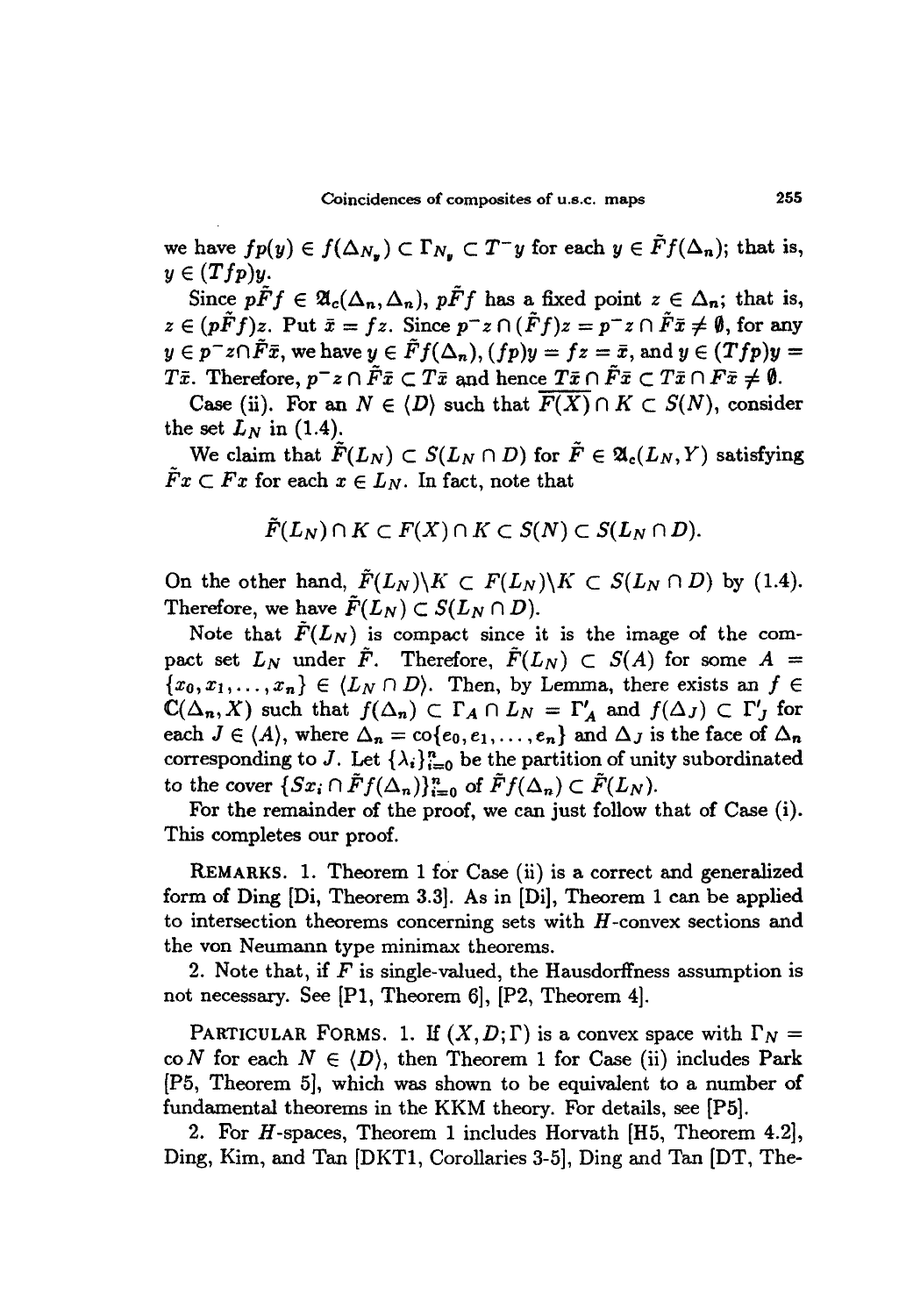orems 10-12 and Corollaries 2-4], Tarafdar [T, Theorem 2}, Chen [Ch, Theorem 2], and Park [PI, Theorem 6], [P2, Theorem 4].

3. If *F* is compact in Theorem 1, by putting  $\overline{F(X)} = K$ , the coercivity condition (1.4) (ii) holds automatically. Therefore, we have the following:

COROLLARY 1. Let  $(X, D; \Gamma)$  be an *H*-space, *Y* a *Hausdorff* space,  $F \in \mathfrak{A}_{\epsilon}^{\kappa}(X, Y)$  a *compact* map, and  $S : D \to Y$ ,  $T : X \to Y$ . Suppose *that*

(1) for each  $x \in D$ ,  $Sx$  is compactly open;

(2) for each  $y \in F(X)$ ,  $M \in \langle S-y \rangle$  implies  $\Gamma_M \subset T-y$ ; and

 $(F(X) \subset S(D)).$ 

*Then F* and *T* have a coincidence point  $\bar{x} \in X$ ; that is,  $F\bar{x} \cap T\bar{x} \neq \emptyset$ .

REMARK. Condition (2) in. Corollary 1 can be replaced by the following:

(2)' for each  $x \in D$ ,  $Sx \subset Tx$  and, for each  $y \in F(X)$ ,  $T-y$  is H-convex.

PARTICULAR FORMS. For H-spaces, Corollary 1 includes Horvath [Hl, Theoreme 4.1], [H2, Theoreme 2 et Lemma 1], and [H3, Theorem 2'J.

Moreover, from Corollary 1, we have

COROLLARY 2. Let  $(X, D; \Gamma)$  be an *H*-space, *Y* a *Hausdorff* space,  $F \in \mathfrak{A}_{\mathcal{C}}^{\kappa}(X, Y)$  compact, and  $G: X \to Y$ . Suppose that

(1) for each  $y \in F(X)$ ;  $G^-y$  is *H*-convex; and

(2)  $\{\text{Int }Gx : x \in D\}$  *covers*  $\overline{F(X)}$ .

*Then F* and *G have* a *coincidence* point.

*Proof.* Put  $G = T$  and let  $S: D \to Y$  be defined by  $Sx = \text{Int } Gx$ for  $x \in D$  in Corollary 1.

PARTICULAR FORMS. If  $(X, D; \Gamma)$  is a convex space, then Corollary 2 reduces to Park  $[P5,$  Theorem 2]. For H-spaces; Corollary 2 includes Horvath [H4, Corollaire 6] and Ding and Tarafdar [DTr, Theorem 3.1].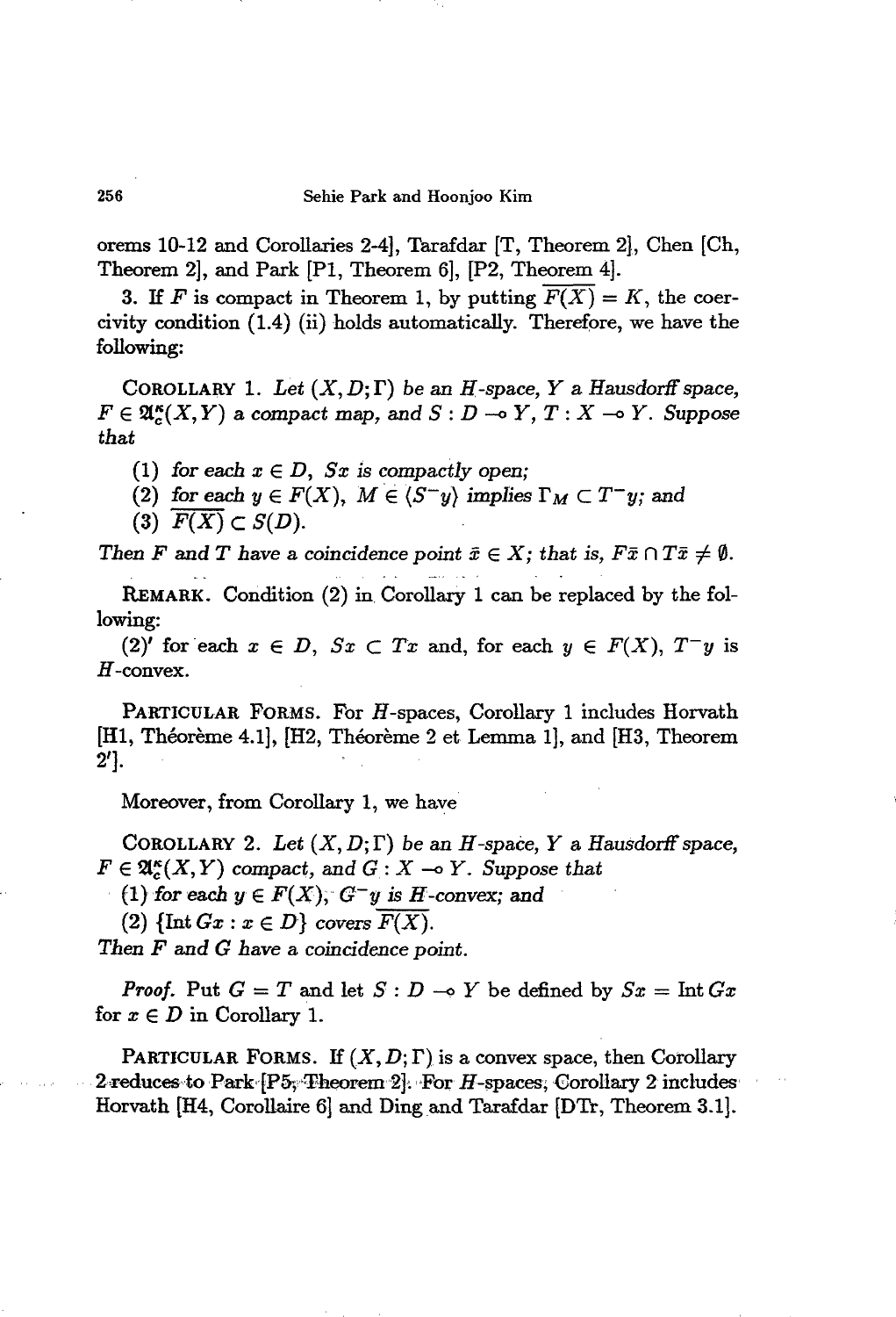# 4. The KKM theorems

In this section, we show that Theorem 1 is equivalent to the following KKM type theorem:

**THEOREM** 2. Let  $(X, D; \Gamma)$  be an *H*-space, *Y* a *Hausdorff* space, and  $F \in \mathfrak{A}_{\epsilon}^{\kappa}(X, Y)$ . Let  $G : D \multimap Y$  be a map such that

- (2.1) for each  $x \in D$ ,  $Gx$  is compactly closed in Y;
- (2.2) *for each*  $N \in \{D\}$ ,  $F(\Gamma_N) \subset G(N)$ ; and
- *(2.3) there exists* a nonempty compact *subset K of Y such that either*
	- (i)  $\bigcap \{Gx : x \in M\} \subset K$  for some  $M \in \langle D \rangle$ ; or
	- (ii) for each  $N \in \langle D \rangle$ , there exists a compact *H*-subspace  $L_N$  of *X* containing *N such that*

$$
F(L_N) \cap \bigcap \{Gx : x \in L_N \cap D\} \subset K.
$$

*Then we have*

$$
\overline{F(X)} \cap K \cap \bigcap \{Gx : x \in D\} \neq \emptyset.
$$

*Proof.* Let  $S: D \to Y$ ,  $H: Y \to X$ , and  $T: X \to Y$  be defined by  $Sx = Y\Gx$  for  $x \in D$ ,  $Hy = \bigcup{\{\Gamma_M : M \in \langle S^-y \rangle\}}$  for  $y \in Y$ , and  $Tx = H^{-}x$  for  $x \in X$ . Then (1.1) and (1.2) hold by (2.1) and the definitions of *S* and *T*. Suppose that  $\overline{F(X)} \cap K \cap \bigcap \{Gx : x \in$  $D$ } = 0; that is,  $\overline{F(X)} \cap K \subset S(D)$ , which is just (1.3). Note that  $(2.3)$  is equivalent to  $(1.4)$ . Therefore, by Theorem 1, T and F have a coincidence point  $\bar{x} \in X$ ; that is,  $F\bar{x} \cap T\bar{x} \neq \emptyset$ . For  $y \in F\bar{x} \cap T\bar{x}$ , we have  $\bar{x} \in T^- y$  and hence, there exists an  $N \in \langle S^- y \rangle \subset \langle D \rangle$  such that  $\bar{x} \in \Gamma_N$ . Since  $y \in F\bar{x} \subset F(\Gamma_N) \subset G(N) = Y \setminus \bigcap \{Sx : x \in N\}, y \notin Sx$ for some  $x \in N$ ; that is,  $x \notin S^- y$  and  $x \in N$ , which is a contradiction. This completes our proof.

Theorems 1 and 2 are equivalent:

*Proof of* Theorem 1 using Theorem 2. Let  $Gx = Y\$ Sx for  $x \in D$ . Then  $(2.1)$  and  $(2.3)$  follow from  $(1.1)$  and  $(1.4)$ , respectively. Moreover, from (1.3), we have

$$
\overline{F(X)} \cap K \subset S(D) = \bigcup_{x \in D} (Y \backslash Gx) = Y \backslash \bigcap_{x \in D} Gx,
$$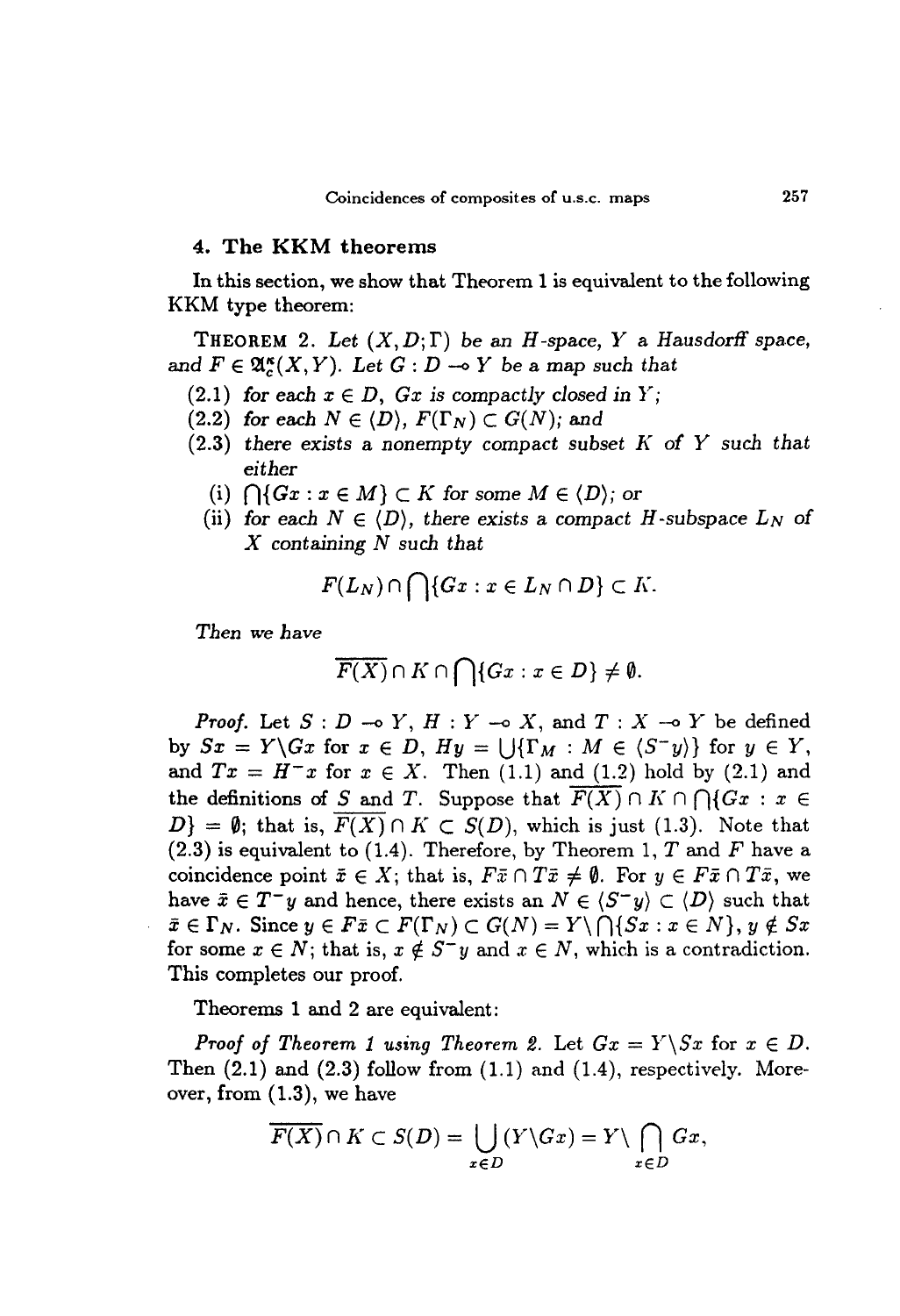contrary to the conclusion of Theorem 2. Therefore, *F* and G does not satisfy (2.2) and hence, there exist an  $N \in \langle D \rangle$  and a  $y \in F(\Gamma_N) \backslash G(N)$ ; that is,  $y \notin Gx$  or  $y \in Sx$  for all  $x \in N$ . Since  $N \in \langle S^{\dagger}y \rangle \subset \langle D \rangle$ , we have  $\Gamma_N \subset T^-y$  by (1.2). Since  $y \in F(\Gamma_N)$ , there exists an  $\bar{x} \in \Gamma_N$ such that  $y \in F\bar{x}$ . Note that  $\bar{x} \in \Gamma_N \subset T^-y$ ; that is,  $y \in T\bar{x}$ . This completes our proof.

PARTICULAR FORMS. 1. If  $(X, D; \Gamma)$  is a convex space, then Theorem 2 reduces to Park [P5, Theorem 7] which includes many known generalizations of the KKM theorem.

2. For H-spaces, Theorem 2 generalizes Horvath [H1, Théorème 3.1 et Corollaire 3], [B3, I, Theorem 1 and Corollary 11, Bardaro and Ceppitelli [BC1, Theorem 1], Ding and Tan [DT, Corollary 1 and Theorem SI, Ding, Kim, and Tan [DKT1, Lemma 11, and Park [P1, Theorems 1 and 4], [P2, Theorem 1].

REMARKS. 1. If  $(X, D; \Gamma)$  is a convex space with  $\Gamma_A = \text{co } A$  for  $A \in \langle D \rangle$ , then (i) implies (ii). In fact, we can choose  $L_N = \text{co}(M \cup N)$ .

2. Ding [Di, Theorem 3.2] claimed that Theorem 2 for Case (ii) holds for a compact-valued u.s.c. map *F* and

 $(2.2)'$  for each  $N \in \langle D \rangle$ ,  $\Gamma_N \subset F^-G(N)$ instead of (2.2). However, this is false as the following example shows:

EXAMPLE. Let  $X = Y = K = [0,1], D = \{0,1\}, \text{ and } \Gamma_N = \text{co } N$ for  $N \in \langle D \rangle$ . Let  $Gx = \{x\}$  for  $x \in D$  and  $Fx = [0,1]$  for  $x \in X$ . Then  $\bigcap \{Gx : x \in D\} = \emptyset$  and for each  $N \in \{D\}$ ,  $\text{co } N \subset F^{-}G(N) = [0,1].$ 

#### 5. Fixed point theorems

Our main coincidence theorem can be applied to some fixed point problems for the class  $\mathfrak{A}_c$ .

THEOREM 3. Let  $(X, D; \Gamma)$  be an *H*-space such that X has a Haus*dorff* uniform structure and  $F \in \mathfrak{A}_{c}(X, X)$  a compact map. Suppose *that,* for each entourage  $V$  of  $X$ , there exist maps  $S: D \to X$  and  $T : X \to X$  satisfying (1)-(3) in *Corollary* 1 and  $Gr(F) \cap Gr(T) \subset V$ .<br>Then *F* has a fixed point.

*Proof.* For each entourage V of the Hausdorff uniformity, by Corollary 1, there exist a map  $T : X \rightarrow X$  and a point  $(x_V, y_V)$  such that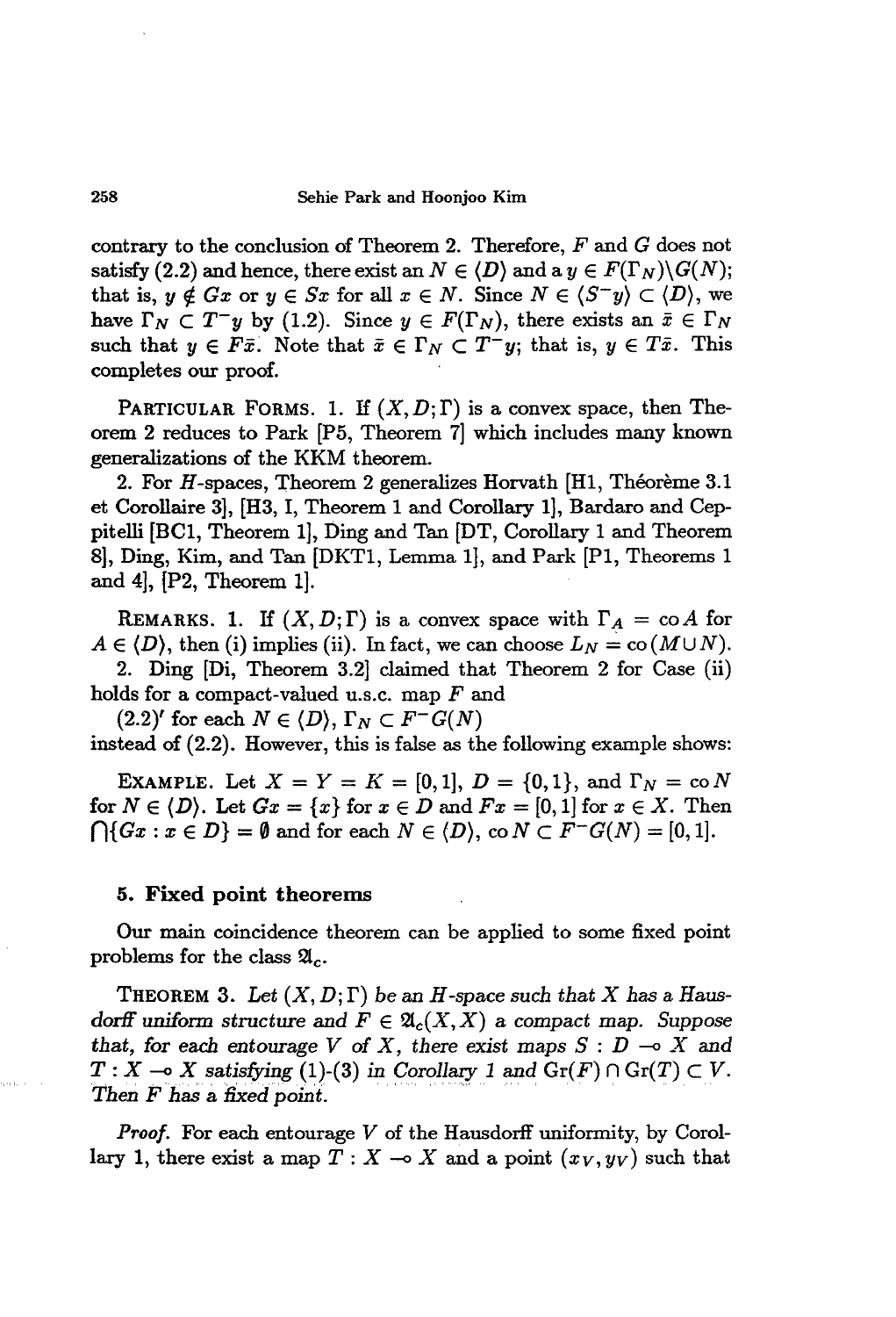$(x_V, y_V) \in \text{Gr}(F) \cap \text{Gr}(T) \subset V$ . Therefore, *F* has a *V*-fixed point. Since  $\overline{F(X)}$  is compact and *F* is u.s.c., *F* must have a fixed point.

PARTICULAR FORMS. See Horvath [H5, Theorem 4.4] and Park [P3, Theorem 5].

For metric spaces, we have the following from Theorem 3:

**THEOREM** 4. Let  $(X, D; \Gamma)$  be a metric *H*-space with the metric *d*, and  $F \in \mathfrak{A}_c(X,X)$  a compact map. Suppose that

(4.1) *every* open *ball in X is H -convex;* and

 $(4.2)$  *D* is dense in  $\overline{F(X)}$ .

*Then F has* a *fixed point.*

*Proof.* Note that X is a Hausdorff uniform space. For any  $\varepsilon > 0$  and an entourage  $V_{\varepsilon} = \{(x, y) \in X \times X : d(x, y) < \varepsilon\}$ , define  $S: D \to X$ and  $T: X \longrightarrow X$  by

 $Sx = B(x, \varepsilon) = \{y \in X : d(x, y) < \varepsilon\}$  for  $x \in D$ ,

and

$$
Tx = B(x, \varepsilon) \text{ for } x \in X.
$$

Note that  $Sx = Tx$  for  $x \in D$  and  $Sx$  is open in X. Moreover, for each *yEX,*

 $T^{-}y = \{x \in X : y \in B(x, \varepsilon)\} = B(y, \varepsilon)$ 

is *H*-convex. Furthermore,  $\overline{F(X)} \subset S(D)$  by (4.2). Note that

$$
\mathrm{Gr}(T)=\{(x,y)\in X\times X\;:\,d(x,y)<\varepsilon\}=V_{\varepsilon}.
$$

Therefore, by Theorem 3, *F* has a fixed point.

PARTICULAR FORMS. 1. For  $\mathfrak{A} = \mathbb{C}$ , Theorem 4 extends Brouwer [Br], Schauder [Se], Rassias [R], and Park [P3; Theorems 3 and 6]. For details, see [P3].

2. For  $\mathfrak{A} = \mathbb{K}$ , Theorem 4 extends Kakutani [Ka] and Bohnenblust and Karlin [BK].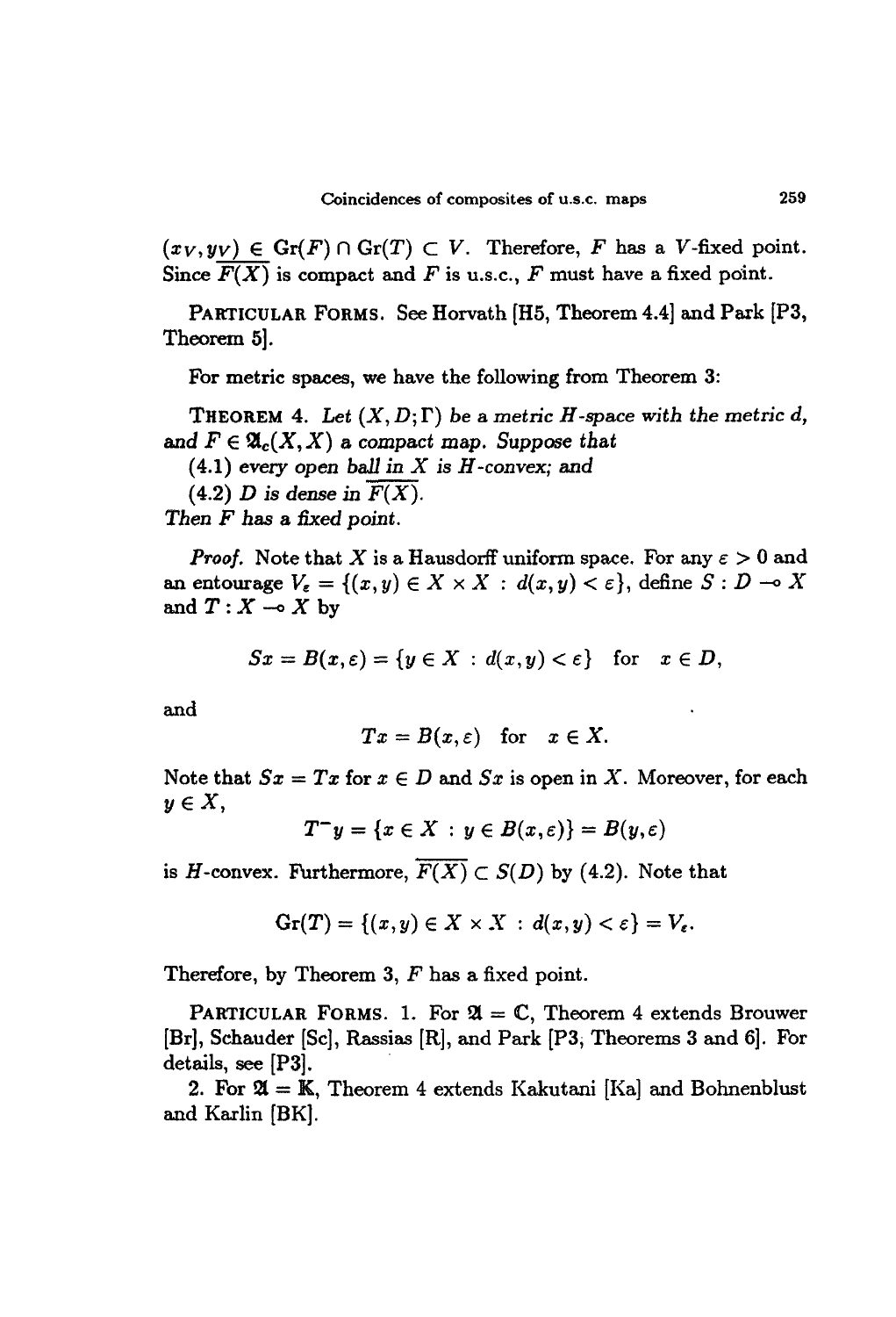260 Sehie Park and Hoonjoo Kim

#### 6. Open-valued KKM theorems and coincidence theorems

In order to obtain the open version of Theorem 2 for the class  $\mathfrak{A}_c$ , we need the following:

THEOREM 5. Let  $(X, D; \Gamma)$  be an *H*-space,  $D = \{x_0, x_1, \dots, x_n\} \in$  $(X)$ , Y a regular space,  $G: D \to Y$  a map, and  $F: X \to Y$  a compact *valued* u.s.c. map. If  $G: D \to Y$  is a open valued map such that

(5.1) for each  $J \in \langle D \rangle$ ,  $F(\Gamma_J) \subset G(J)$ .

*Then* there is a closed valued map  $H: D \to Y$  such that  $Hx \subset Gx$ for all  $x \in D$  and

 $(5.2)$   $Ff(\Delta_J) \subset H(J)$  for each  $J \in \langle D \rangle$  and  $f : \Delta_n \to \Gamma_D$  in Lemma, where  $\Delta_J$  is the face of  $\Delta_n$  corresponding to J.

*Proof.* For any  $y \in G(D)$ , let

$$
H_y = \bigcap \{Gx : y \in Gx\};
$$

then  $H_y$  is an open set in Y containing y. By the regurality of Y, there exists an open neighborhood  $U_y$  of  $y$  in  $Y$  such that

$$
y\in U_y\subset \overline{U_y}\subset H_y.
$$

Clearly for any  $J \in \langle D \rangle$ , we have

$$
G(J)=\{U_y:y\in G(J)\}
$$

and so by (5.1),  $\{[\{U_{y} : y \in G(J)\}]$  is an open cover of  $Ff(\Delta_J)$ , since  $Ff(\Delta_J) \subset F(\Gamma_J)$ .

Since  $Ff(\Delta_J)$  is compact, there exists a  $B_J \in \langle G(J) \rangle$  such that

$$
Ff(\Delta_J)\subset\bigcup\{U_y:y\in B_J\}.
$$

Let  $B = \{ | \{B_J : J \in \langle D \rangle \} \rangle$ . Define  $H : D \to Y$  by

$$
Hx=\bigcup\{\overline{U_y}:y\in B\cap Gx\}
$$

for each  $x \in D$ . Then  $Hx$  is closed in *Y* for each  $x \in D$  and  $Hx \subset Gx$ , since  $\overline{U_y} \subset H_y \subset Gx$  if  $y \in Gx$ . And for each  $J \in \langle D \rangle$  and  $z \in \overline{Ff(\Delta_J)}$ , we have  $z \in U_y$  for some  $y \in B_J \subset G(J) \cap B$ ; that is  $y \in G_x \cap B$  for some  $x \in J$ , hence

$$
Ff(\Delta_J)\subset H(J).
$$

This completes our proof.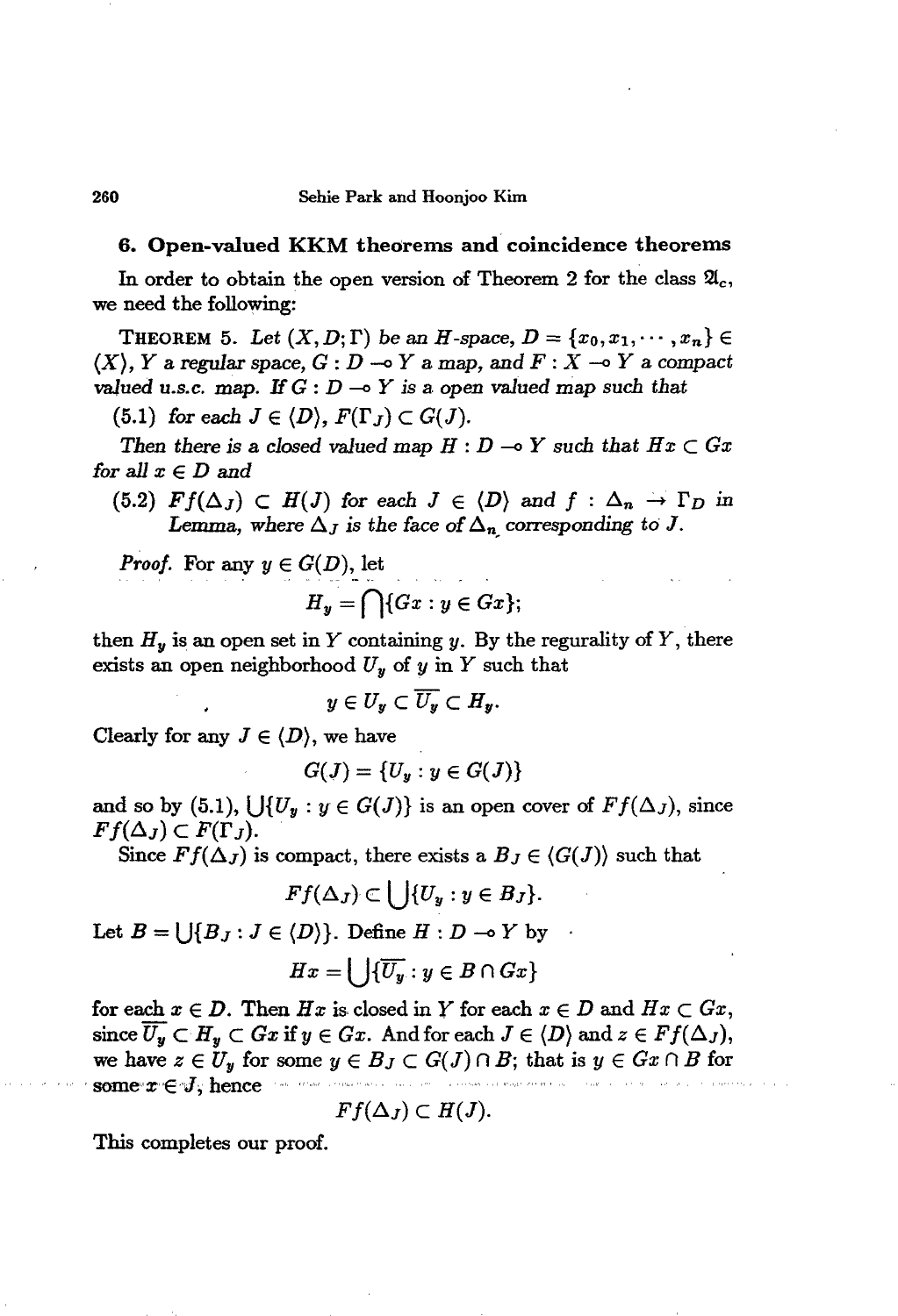REMARK. The proof was motivated by Shih [Sh, Theorem IJ.

THEOREM 6. Let  $(X, D; \Gamma)$  be an *H*-space,  $D = \{x_0, x_1, \dots, x_n\}$  $\langle X \rangle$ , Y a  $T_1$  *regular space*,  $G: D \multimap Y$  a map, and  $F \in \mathfrak{A}_c(X, Y)$ . *Suppose that*

 $(6.1)$  *for each*  $x \in D$ ,  $Gx$  *is open in Y; and* 

 $(6.2)$  *for each*  $N \in \langle D \rangle$ ,  $F(\Gamma_N) \subset G(N)$ .

*Then*  $F(\Gamma_D) \cap \bigcap \{Gx : x \in D\} \neq \emptyset$ .

*Proof.* Suppose that  $F(\Gamma_D) \cap \bigcap \{G_x : x \in D\} = \emptyset$ . By Theorem 5, there exists a map  $H : D \multimap Y$  such that  $Hx \subset Gx$  for each  $x \in D$  and (5.2) holds, and so  $F(\Gamma_D) \cap \bigcap \{Hx : x \in D\} = \emptyset$ . Then  $Ff(\Delta_n) \subset T(D) = Y$ , where  $Tx = Y\H x$  for each  $x \in D$ . Let  $\{\lambda_i\}_{i=0}^n$ be the partition of unity subordinate to this cover  ${Tz_i}_{i=0}^n$  of compact subset  $Ff(\Delta_n)$  of *Y*. Define  $p: Ff(\Delta_n) \to \Delta_n$  by

$$
py = \sum_{i=0}^{n} \lambda_i(y)e_i = \sum_{i \in N_y} \lambda_i(y)e_i
$$

for  $y \in Ff(\Delta_n)$  where  $i \in N_y \iff \lambda_i(y) \neq \emptyset \implies y \in Tx_i$ .

By Lemma,  $pFf \in \mathfrak{A}_c(\Delta_n, \Delta_n)$  has a fixed point  $z_0 \in \Delta_n$ ; that is  $z_0 \in pFf z_0$ . So there is a  $y_0 \in Ff z_0$  such that  $py_0 = z_0$  and  $y_0 \in Fx_0$ where  $x_0 = fz_0$ . If  $i \in N_{y_0}$ , then  $y_0 \in Tx_i$ , and

$$
y_0\in Fx_0\cap\bigcap\{Tx_i:i\in N_{y_0}\}\neq\emptyset.
$$

Put  $M = \{x_i : i \in N_{y_0}\},\$  then  $Ff(\Delta_M) \cap \bigcap \{Tx : x \in M\} \neq \emptyset$ ; that is,  $Ff(\Delta_M) \not\subset H(M)$ , where  $\Delta_M$  is the face of  $\Delta_n$  corresponding to M. This contradicts (5.2). This completes our proof.

REMARKS. 1. In the proof of Theorem 6, we actually showed the following:

Let X be a topological space,  $f : \Delta_n \to X$  a continuous function, and  $Y, D, F$  and G be the same as in Theorem 6. Suppose that  $(6.1)$ and

 $(6.2)'$  for each  $N \subset D$ ,  $Ff(\Delta_N) \subset G(N)$ .

 $\text{Then } Ff(\Delta_n) \cap \bigcap \{Gx : x \in D\} \neq \emptyset.$ 

2. If F is a continuous single-valued map, then the  $T_1$  regularity of Y is not necessary. See Park  $[P1, Theorem 14].$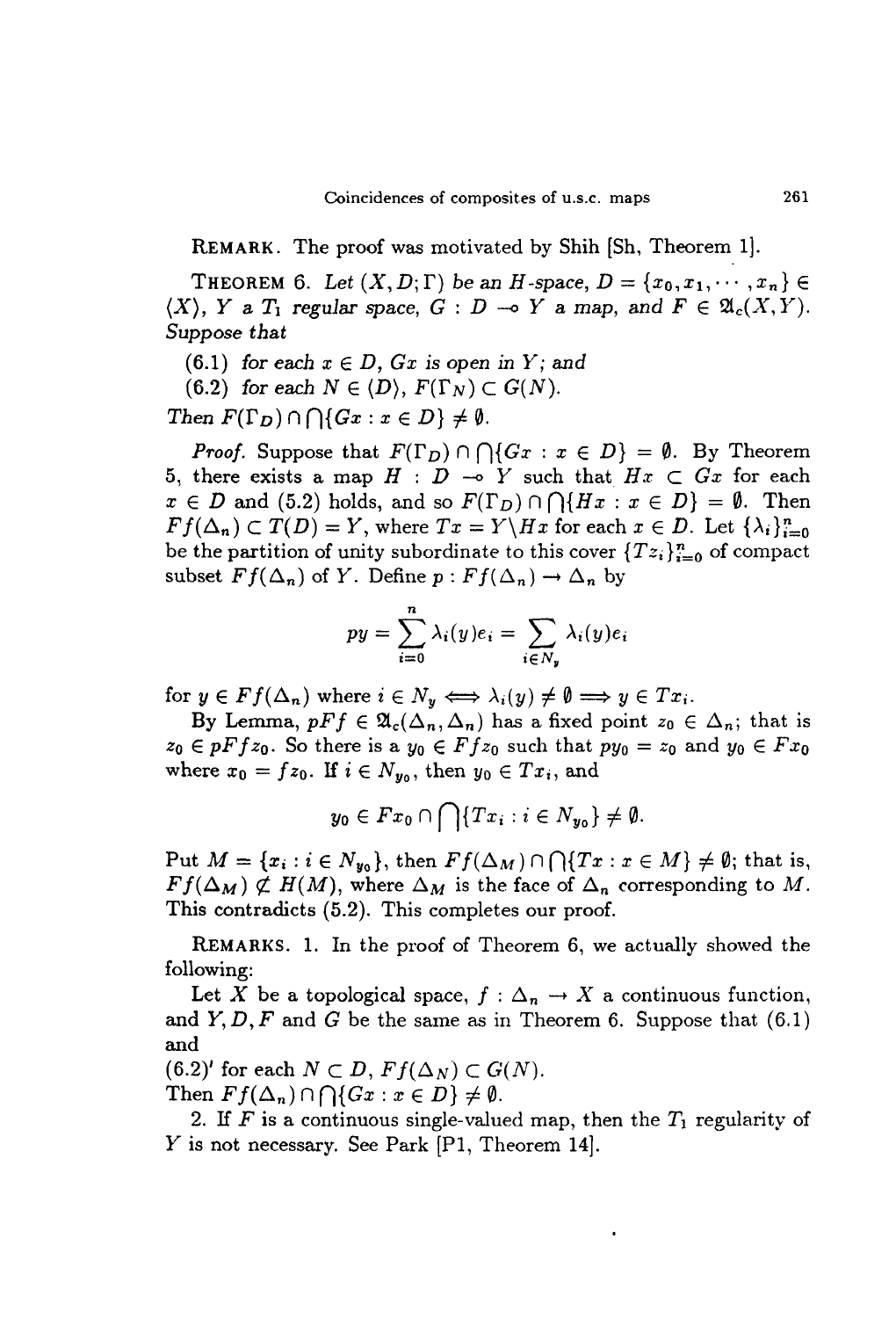PARTICULAR FORMS. For convex spaces, Theorem 6 extends W.K. Kim [Kil-2], Lassonde [L2, Theorem 1], and Park [P4, Theorem 10].

By the same argument to that of Theorems 1 and 2, we can show that Theorem 6 is equivalent to the following:

THEOREM 7. Let  $(X, D; \Gamma)$  be an *H*-space,  $D \in \langle X \rangle$ ,  $Y$  a  $T_1$  regular space, and  $F \in \mathfrak{A}_{c}(X, Y)$ . Let  $S: D \to Y$  and  $T: X \to Y$  satisfy the *following:*

(7.1) for each  $x \in D$ ,  $Sx$  is closed in  $Y$ ;

(7.2) for each  $y \in F(X)$ ,  $M \in \langle S^-y \rangle$  implies  $\Gamma_M \subset T^-y$ ; and

 $(7.3)$   $F(\Gamma_D) \subset S(D)$ .

*Then T* and *F* have a coincidence point  $\bar{x} \in X$ ; that is,  $T\bar{x} \cap F\bar{x} \neq \emptyset$ .

### References

- fBC1] c. Bardaro and R. Ceppitelli, *Some further generalizations of Knaster-Kuratowski-Mazurkiewicz theorem and minimax inequalities,* J. Math. Anal. Appl. 132 (1988), 484-490.
- [BC2] , *Applications of the generalized Knaster-Kuratowski-Mazurkiewicz theorem to variational inequalities,* J. Math. Anal. Appl. 137 (1989), 46-58.
- [BC3} , *Fized point theorems and vector-valued minimax theorems,* J. Math. Anal. Appl. 146 (1990), 363-373.
- [BD1] H. Ben-EI-Mechaiekh and P. Deguire, *Approximation of non-convex setvalued maps,* C. R. Acad. Sci. Paris 312 (1991), 379-384.
- [BD2} , *General fixed point theorems for non-convex set-valued maps,* C. R. Acad. Sci. Paris 312 (1991), 433-438.
- [BK] H. F. BOhnenblust and S. Karlin, On *a theorem of Ville,* Contributions to the Theory of Games, Ann. Math. Studies 24, Princeton Univ. Press (1950), 155-160.
- [Br} L. E. J. Brouwer, *Uber Abbildungen von Mannigfaltigkeiten,* Math. Ann. 71 (1912), 97-115.
- [Ch] G.-Y. Chen, *A generalized section theorem and a minimax inequality for a vector-valued mapping,* Optimization 22 (1991), 745-754.
- [Di} X.-P. Ding, *Continuous selection theorem, coincidence theorem and intersection theorems concerning sets with H -convex sections,* J. Austral. Math. Soc. 52 (1992), 11-25.
- [DKT1] X.-P. Ding, W. K. Kim, and K.-I<. Tan, *A new minimax inequality on H-spaces 'With applications,* Bull. Austral. Math. Soc. 41 (1990), 457-473.
- [DKT2] \_\_\_\_\_, Applications of a minimax inequality on H-spaces, Bull. Austral. Math. Soc. 41 (1990), 475-485.
- [DT] X.-P. Ding and K.-K. Tan, *Matching theorems, fixed point theorems, and minimax inequalities without convexity,* J. Austral. Math. Soc. 49 (1990), 111-128.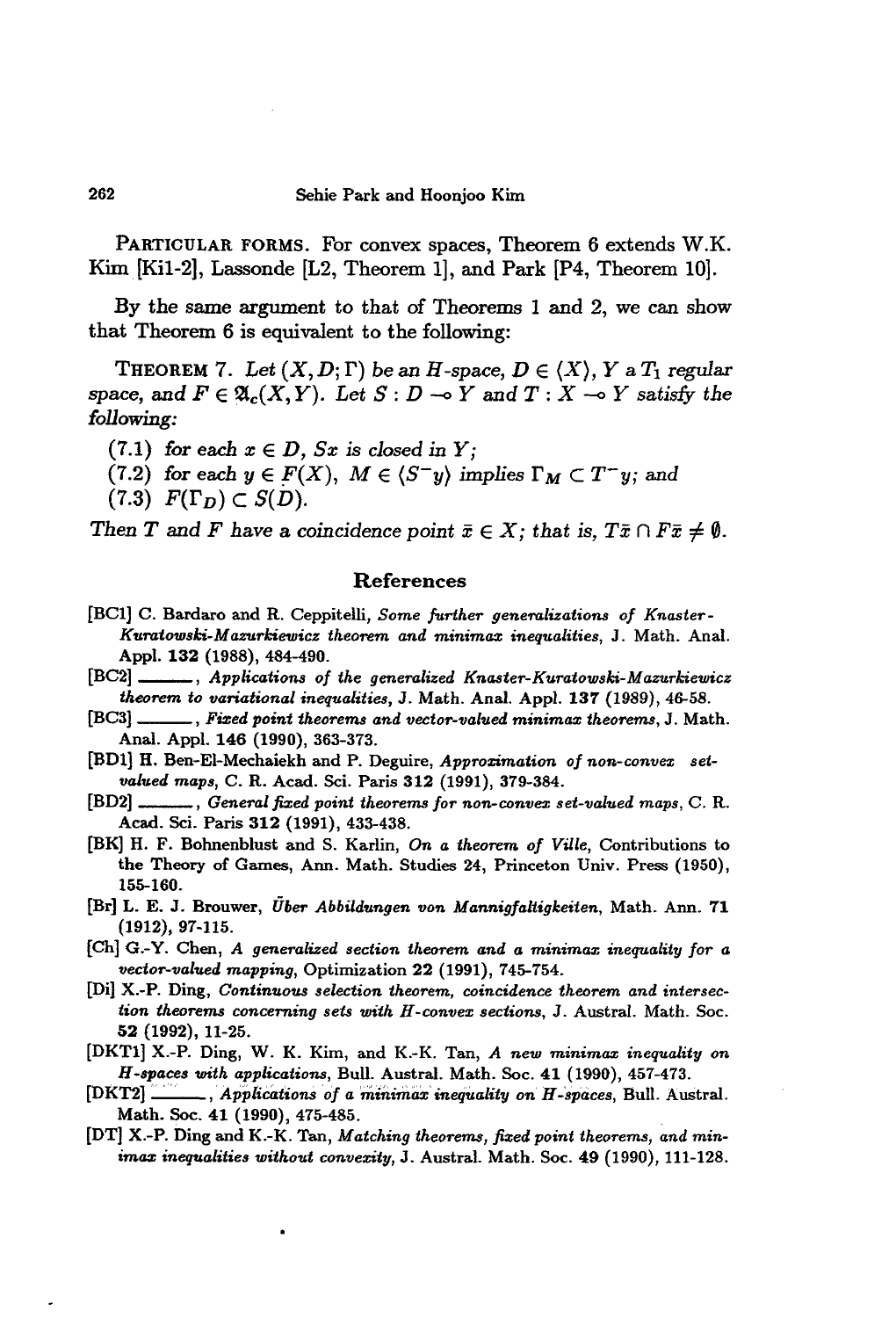- [DTr] X. P. Ding and E. Tarafdar, *Some coincidence theorems and applications,* Bull. Austral. Math. Soc. 50 (1994), 73-80.
- [Dz] Z. Dzedzej, *Fixed point inde:t theory for a class of nonacyclic multivalued maps,* vol. 253, Dissertationes Math., 1985, pp. 53.
- [Go] L. G6rniewicz, *Homological methods in fixed point theof'1/ of multivalued maps,* vol. 129, Dissertationes Math., 1976, pp. 71.
- [Gr] A. Granas, *On the Leray-Schauder alternative,* Top. Math. Nonlinear Anal. 2 (1993), 225-231.
- [HI] C. D. Horvath, *Points fixes et coincidences pour les applications multivoques sans convezite,* C. R. Acad. Sci. Paris 296 (1983), 403-406.
- [H2] , *Points fixes* et *coincidences dans les espaces topologiques compacts contractibles,* C. R. Acad. Sci. Paris 299 (1984), 519-521.
- [H3] , *Some results on multivalued mappings and inequalities without convexity*, Nonlinear and Convex Analysis-Proc. in Honor of Ky Fan, (B.-L. Lin and S. Simons, eds.), Marcel Dekker, New York, 1987, pp. 99-106.
- [H4] \_\_\_\_, *Convexité généralisée et applications*, Sém. Math. Super. 110 (1990), 79-99, Pres. Univ. Montreal.
- [H5] , *Contractibility and generalized convexity,* J. Math. Anal. Appl. 156 (1991), 341-357.
- [Ka] S. Kakutani, *A generalization of Brouwer's fixed-point theorem,* Duke Math. J.8 (1941),457-459.
- [K] H. Kim, *The generalized KKM theorems* on *spaces having certain contractible subsets,* Lect. Note Ser. 3, GARC-SNU (1992), 93-101.
- [Ki1] W. K. Kim, *Some applications of the Kakutani fixed point theorem,* J. Math. Anal. Appl. 121 (1987), 119-122.
- [Ki2] , *Some intersection theorems of the KKM-maps,* Bull. Korean Math. Soc. 24 (1987), 139-144.
- [L1] M. Lassonde, On the use of KKM multifunctions in fixed point theory and *related topics, J. Math. Anal. Appl. 97 (1983), 151-201.*
- [L2] , *Sur le principe KKM,* C.R.Acad. Sci. Paris 310 (1990), 573-576.
- [L3] , *Reduction* du *cas multivoque* au *cas univoque dans les problemes de coincidence,* Fixed Point Theory and Applications (M. A. Thera and J. B. Bai11on, eds.), Longman Sci. Tech., Essex, 1991, pp. 293-302.
- [PI] S. Park, *On the KKM type theorems on spaces having certain contractible subsets,* Kyungpook Math. J. 32 (1992), 607-628.
- [P2] , On *minima:t inequalities on spaces having certain contractible subsets,* Bull. Austral. Math. Soc. 47 (1993), 25-40.
- [P3] , *The Brouwer and Schauder fixed point theorems for spaces having certain contractible subsets,* Bull. Korean Math. Soc. 30 (1993), 73-79.
- [P4] , *A unified approach to generalizations of the KKM type theorems related to acyclic maps,* Numer. Func. Anal. and Optimiz. 15 (1994), 105-119.
- [P5] , *Foundations of the KKM theof'1/ via coincidences of composites of upper semicontinuous maps,* J. Korean Math. Soc. 31 (1994), 493-519.
- [PK] S. Park and H. Kim, *Admissible classes of multijunctions on generalized convex spaces,* Proc. ColI. Natur. Sci. Seoul Nat. U. 18 (1993), 1-21.